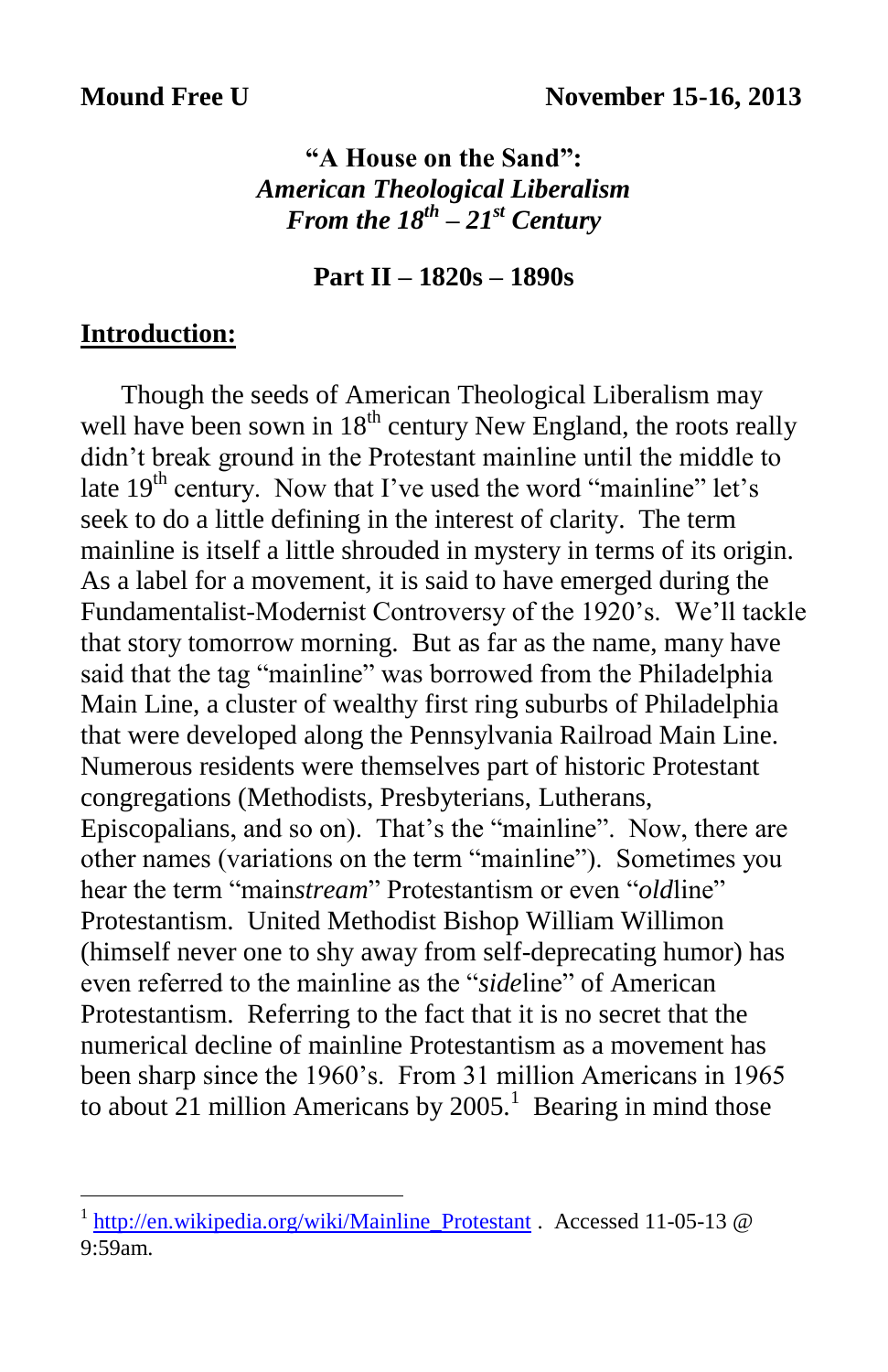statistics are 8 years old. The numerical bleeding of the mainline continues to this day.

 So why are we interested in a movement that appears to be dying? Well, my answer is that it only *appears* to be so. The liberalism of the mainline is in many respects increasingly being shared by evangelicalism today. In mood, methods, morals, and even in message. I (for one) do not believe that mainline churches have no future. Though the raw numbers may be telling a different story, if you measure the ingredients of liberalism (freedom from the Word of God in mood, methods, message, morals) they are alive and well even among those who would self-identify as conservative evangelicals. And if we'd like to know where our current fragmenting evangelicalism is headed, we might be wise to look back on how liberalism came to dominate mainline American Christianity during the  $19<sup>th</sup>$  century. The Unitarianism that emerged out of New England Congregationalism is only one part of the story of American liberal theology. And frankly, it's the not the part of the story that has had the greatest ripple effects among Christians in this country. The story (and the stories) that we're going to hear right now are the ones that provide the root structure for the growth that will come to full flower in the  $20<sup>th</sup>$  century. The flower we'll examine tomorrow. The roots we will investigate right now. Let's begin with Horace Bushnell.

### **1. Horace Bushnell (1802-1876)**

 Horace Bushnell was born in 1802 in the village of Bantam in the township of Litchfield, Connecticut. He was a minister of the Congregational church and is revered by some as the greatest American theologian of the  $19<sup>th</sup>$  century. Now that's, of course, a subjective opinion rather than an objective fact. But it is fair to say that Horace Bushnell is something of an unavoidable figure in our country's theological landscape. There are theologians (both liberal and conservative) that see Bushnell as the genuine father of American religious liberalism. There are others that are slower to draw such a conclusion, and some who are simply loath that the correlation is even made in the first place. My view is that Bushnell (like Charles Chauncy before him) can be understood as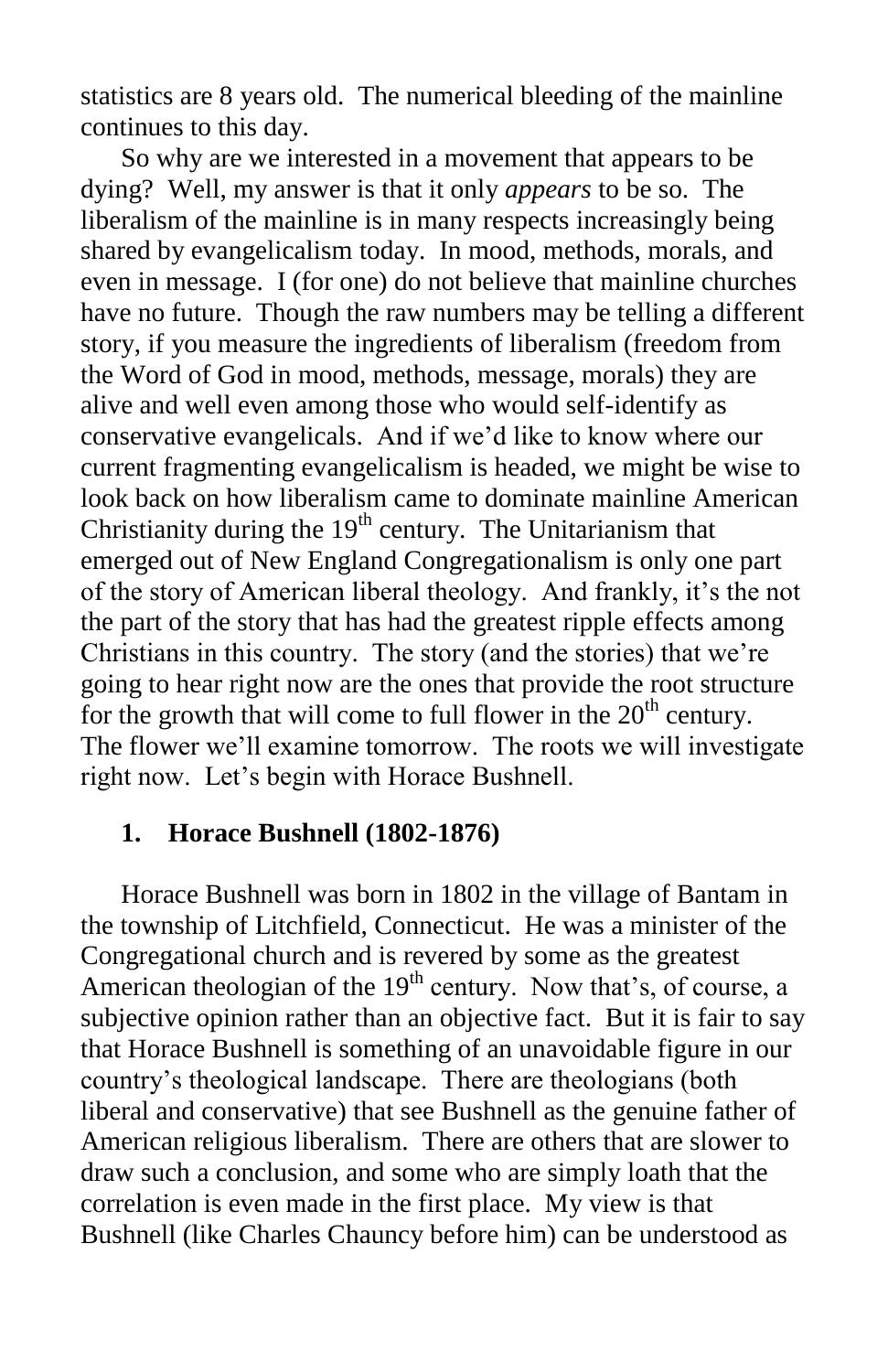an unwitting father of American theological liberalism. That is, if he did indeed play such a role, he did so unconsciously – even innocently. I'll try and provide some of the details of his life and let you draw your own conclusions.

 He was a graduate of Yale College in 1827. He became a tutor at the school two years later and though he originally set out to study law, he ended up switching to theology and was eventually ordained to the North Congregational church in Hartford, Connecticut in May of 1833. Bushnell remained at his post as pastor of that church until the year 1859 when his health simply would no longer allow him – though he continued to write and produce theological work until his death at the age of 74 in the year 1876.

 His ministerial training at Yale in many ways served to set the trajectory of his pathway. Yale was launched in New Haven, Connecticut in 1701 as the conservative antidote to the emerging liberalism at Harvard. By the time that Bushnell was enrolled at Yale over a century later, it too would become embroiled in theological controversy. The New Haven Theology (or the New Divinity) as it came to be called was a modified version of the modifications that Samuel Hopkins had already made to the theology of Jonathan Edwards. Hopkins (you may remember from last hour) was the pastor of the  $1<sup>st</sup>$  Congregational Church in Newport, Rhode Island where William Ellery Channing grew up. Through the further influence of administrators and faculty members like Timothy Dwight (who happened to be Jonathan Edwards's grandson) and Nathaniel William Taylor, Yale Divinity School was carving out a new place on the theological spectrum. One brief (but faithful) summary of the approach of the New Divinity at Yale from the publisher at The Banner of Truth Trust said of the New Haven Theology: "…its leading ideas were a revision of teaching on the fallen condition of man, the nature of the atonement and the extent to which man is dependent upon the Holy Spirit for regeneration."<sup>2</sup> Now, if these don't seem like big

<sup>2</sup> From the "Publisher's Introduction" to *Princeton Versus The New Divinity: The Meaning of Sin, Grace, Salvation, and Revival*. The Banner of Truth Trust: Carlisle, PA. 2001. p.vii.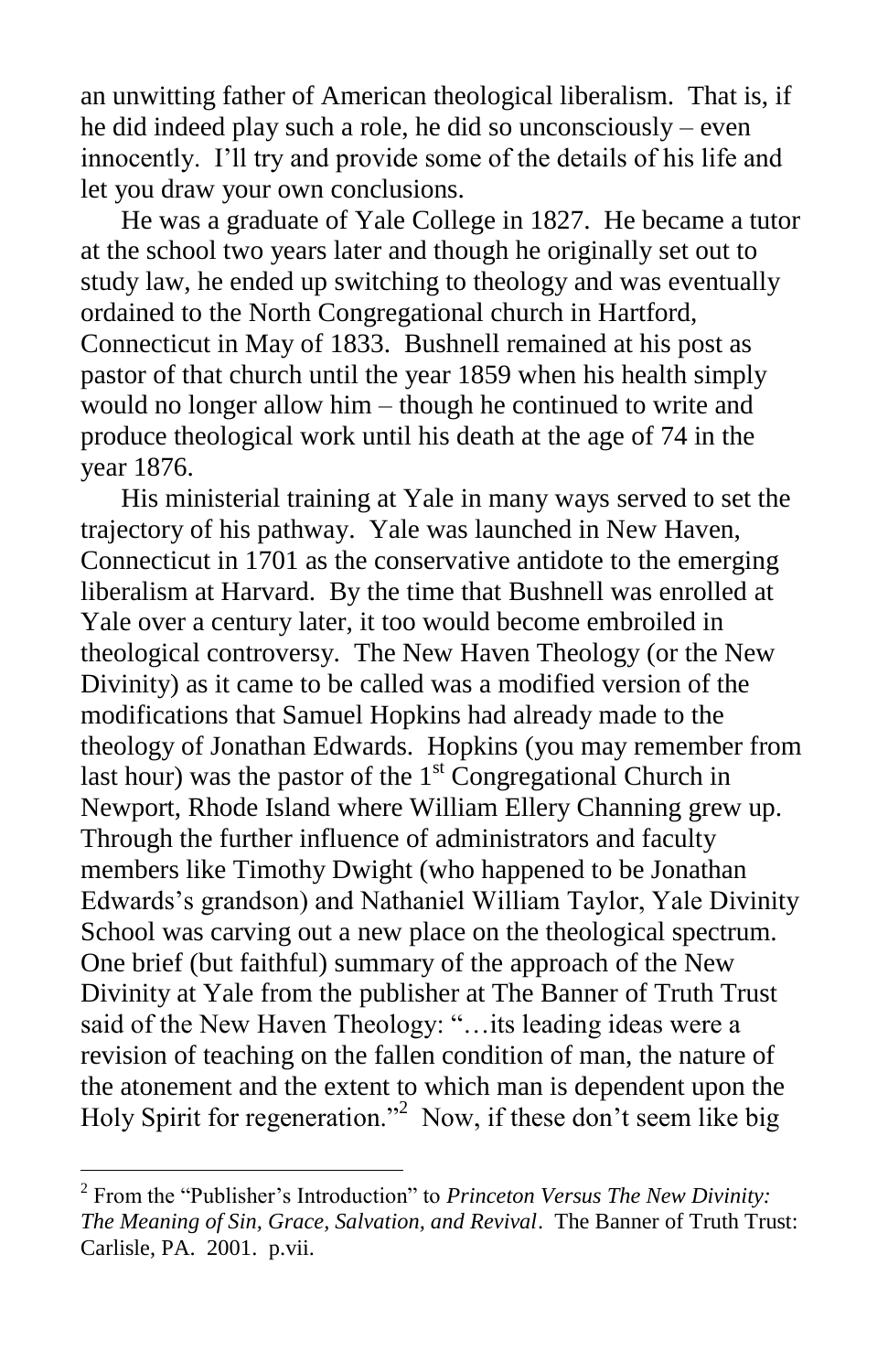issues to you or you fail to see why they might be the source of controversy, then I know something about you. Your vision of the Christian faith is big tent. In other words any amount of doctrinal purity that you might have to sacrifice in order to maintain organizational unity on *these* issues, is worth the sacrifice to you. While you may have *personal* convictions on these matters (the nature of sin, the nature of the atonement, and the role of the Holy Spirit in the new birth) you may have a *position* on these topics, you're just willing to allow for differences of opinion on them for the sake of church unity. This is where Bushnell found himself. Now what's interesting is that this tension at Yale didn't last. The New Divinity quickly gave way to full-blown liberal theology within a generation at Yale. Interestingly, Unitarians like William Ellery Channing looked on with a sort prophetic grin. He was positive the New Divinity wasn't a sustainable theological vision for Yale and he turned out to be right.

 Now, Bushnell was not an *institution* he was an *individual*. And he was a paradox if there ever was one. On the one hand, he'd say things like: "…the most contradictory book in the world is the Gospel of John"<sup>3</sup> . Or when addressing the classic Chalcedonian definition of Jesus Christ as 'one person, two natures' he said: "This theory…only creates difficulties a hundred fold greater than any that it solves.<sup> $34$ </sup> And though he didn't explicitly deny the orthodox formulations of the Trinity, he was uncomfortable with affirming them as they stood. He felt that Nicene Trinitarian Orthodoxy was: "presumptuous, possibly even absurd."<sup>5</sup> In brief, Bushnell's position was frequently one that lacked doctrinal definition. While he'd want to stay doggedly with the Bible, he was (most of the time) absolute mud about formulating propositional truths based on it. He plead with his fellow believers to "…stay by the Scripture and trust ourselves to

<sup>3</sup> Gary Dorrien, *The Making of American Liberal Theology: Imagining Progressive Religion 1805-1900*. Westminster John Knox Press: Louisville, KY. 2001. p.145

<sup>4</sup> Bushnell quoted in Dorrien, p.152.

 $<sup>5</sup>$  Bushnell quoted in Dorrien, p.153.</sup>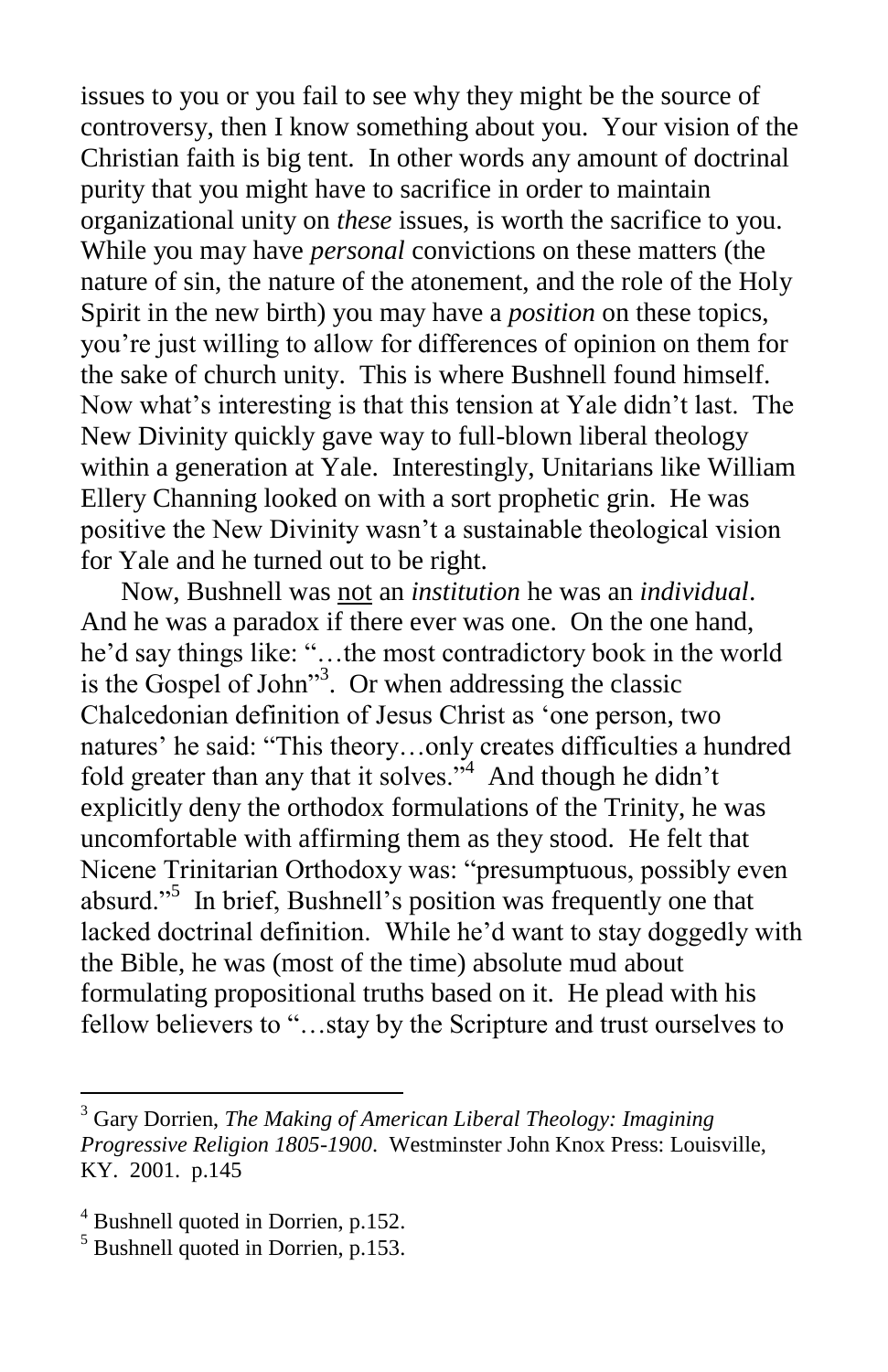no constructive reasonings on the subject."<sup>6</sup> He also said: "I have as little care as possible to secure a shelter under any form of orthodoxy."<sup>7</sup> Gary Dorrien (accurately, I believe) called Bushnell's theology "a liberal-leaning experiment in progressive orthodoxy."<sup>8</sup> Roger Olson (himself an advocate of progressive orthodoxy) recently wrote of Bushnell: "I think if Bushnell were alive today he would find himself most at home in a postliberal, narrative type of theology…[not surprisingly, Olson says] what we need today is a new Bushnell…[Olson concludes] I think his example of moderate progressivism or progressive moderation…is a good model for contemporary theology. May his tiny tribe increase."<sup>9</sup>

 Now you might be sitting here and thinking: moderate (at least), liberal-leaning (yes), progressive experiment (okay). *Orthodoxy?* – I'm less persuaded. Was Bushnell *orthodox*? Well, that depends. He wouldn't affirm an "orthodox" view of the nature God or the person of Christ. But the man had limits. He could draw lines. He was a *theist* (not an *atheist* like David Hume). He believed in a *personal God* (he wasn't a *deist* like Ben Franklin or Thomas Jefferson). He wasn't even a *Unitarian* (though I'm not honestly sure we could call him a *Trinitarian* either). He knew Channing, Emerson, and Parker – the Harvard Divinity School – and he genuinely thought that their views were menacing and harmful to the Christian faith. Bushnell (in the final analysis) was far more conservative than even Charles Chauncy (at least as it relates to the doctrine of universal salvation). Bushnell knew plenty of Universalists in his day. And he thought they were sincere, but sincerely *wrong*. Listen to him walk up to the precipice that hangs over the abyss of universalism and then wisely back away from it. Bushnell writes on the doctrine of eternal punishment that the biblical teaching on hell:

 $6$  Bushnell quoted in Dorrien, p.153.

 $<sup>7</sup>$  Ibid, p.155.</sup>

 $8$  Dorrien, p.166.

<sup>&</sup>lt;sup>9</sup> [http://www.patheos.com/blogs/rogereolson/2012/08/remembering-the](http://www.patheos.com/blogs/rogereolson/2012/08/remembering-the-progressive-orthodoxy-of-horace-bushnell-part-one/)[progressive-orthodoxy-of-horace-bushnell-part-one/](http://www.patheos.com/blogs/rogereolson/2012/08/remembering-the-progressive-orthodoxy-of-horace-bushnell-part-one/) . The first of three blog posts on Bushnell. Accessed 11-06-13 @ 10:35am.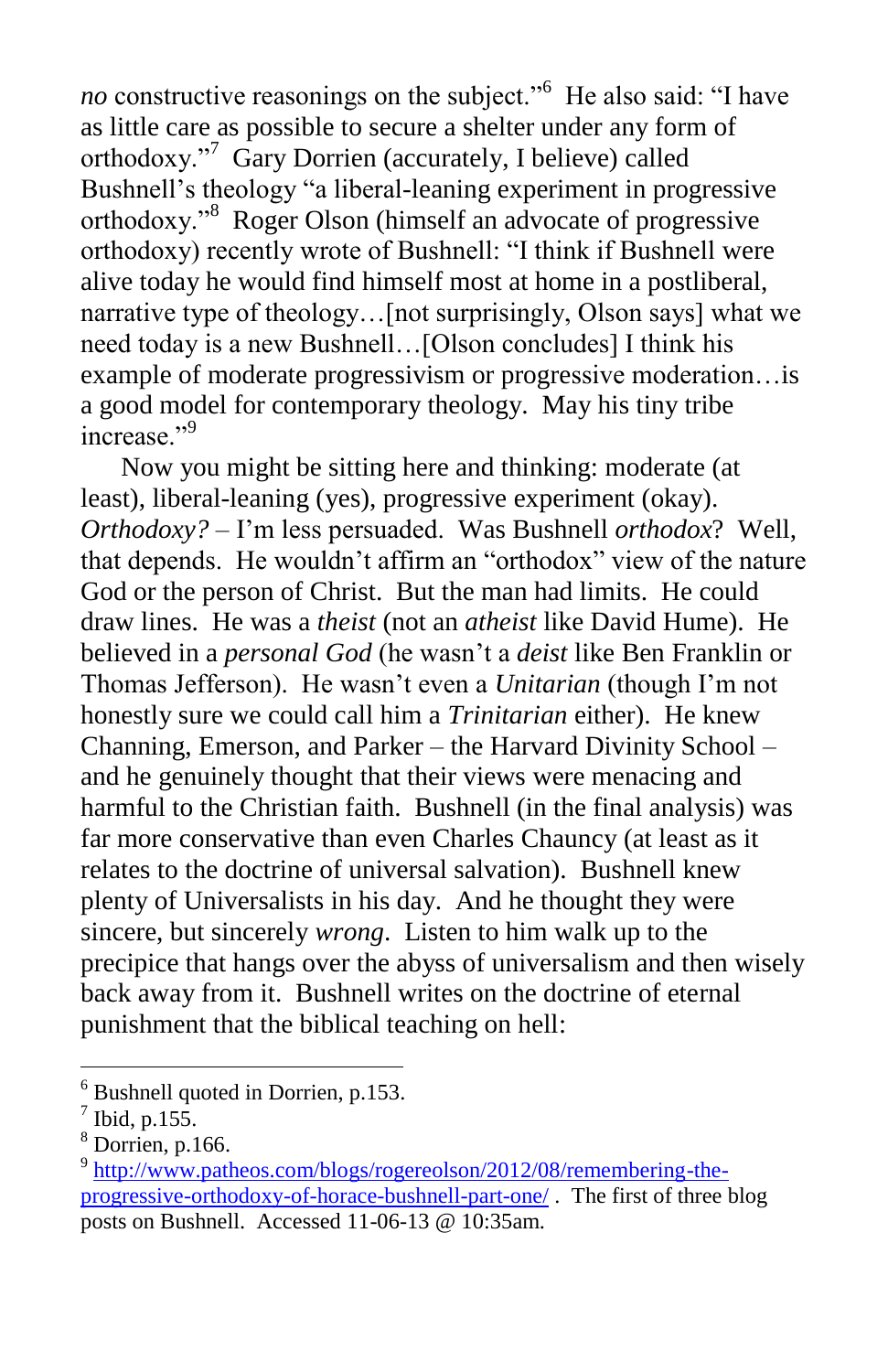"…does not bring out the kingdom of God…[and] It certainly would be more agreeable, if we could have this hope [of universalism]; and many are resolved to have it without Christ's permission, if they can not have it with...[Bushnell continues] They even make it a point of merit, to seize this honor bravely for God, on their own responsibility, and for it, if they must, defy the Scripture…[Bushnell concludes] *I think otherwise*, and could even count it a much braver thing, to willingly be less brave, and despite of our natural longings for some issue of God's plan that is different, follow still the lead of the Master. (emphasis mine)"<sup>10</sup>

You know what this means. That despite his significant compromises theologically, Bushnell would not likely have endorsed Rob Bell's *Love Wins*. Not likely. We're interesting people aren't we? Beyond his views of eternal punishment, it might also interest at least some of you to know that on the gender question Horace Bushnell was at least a strong complimentarian, if not a rather ridged traditionalist. In other words, Bushnell held views on a woman's place in the home and the church so antiquated that he might make Wayne Grudem slightly nervous.<sup>11</sup> When it came to the issue of Roman Catholicism, Bushnell wasn't just a solid Protestant, he was nearly a militant one. In 1843, he joined an anti-Catholic group called the Protestant League. In fact, Gary Dorrien says: "The Protestant Leaguers aggressively attacked the Vatican on religious and political grounds and declared forthrightly that their objective was to march on Rome and overthrow the papacy."<sup>12</sup> So was Bushnell *liberal-leaning* and *progressive*? Not entirely. It depends. And *that's* what this seminar is about. I want to simply stand here and point the finger everywhere I can (beginning with myself) as we sift carefully

 $10$  Bushnell quoted in Dorrien, p.170.

<sup>&</sup>lt;sup>11</sup> Bushnell quoted in Dorrien, pp.132-133. Bushnell taught that manhood meant: "Force, Authority, Decision, Self-Asserting Counsel, Victory...the forward, pioneering mastery, the out-door battle –ax of public war and family providence." At the same time, womanhood said: "I will trust, and be cherished and give sympathy and take ownership in the victor, and double his honors by the honors I contribute myself...[she is marked by] the indoor faculty, *covert*, as law would say, and complementary, mistress and dispenser of the enjoyabilities."

 $12$  Dorrien, p.133.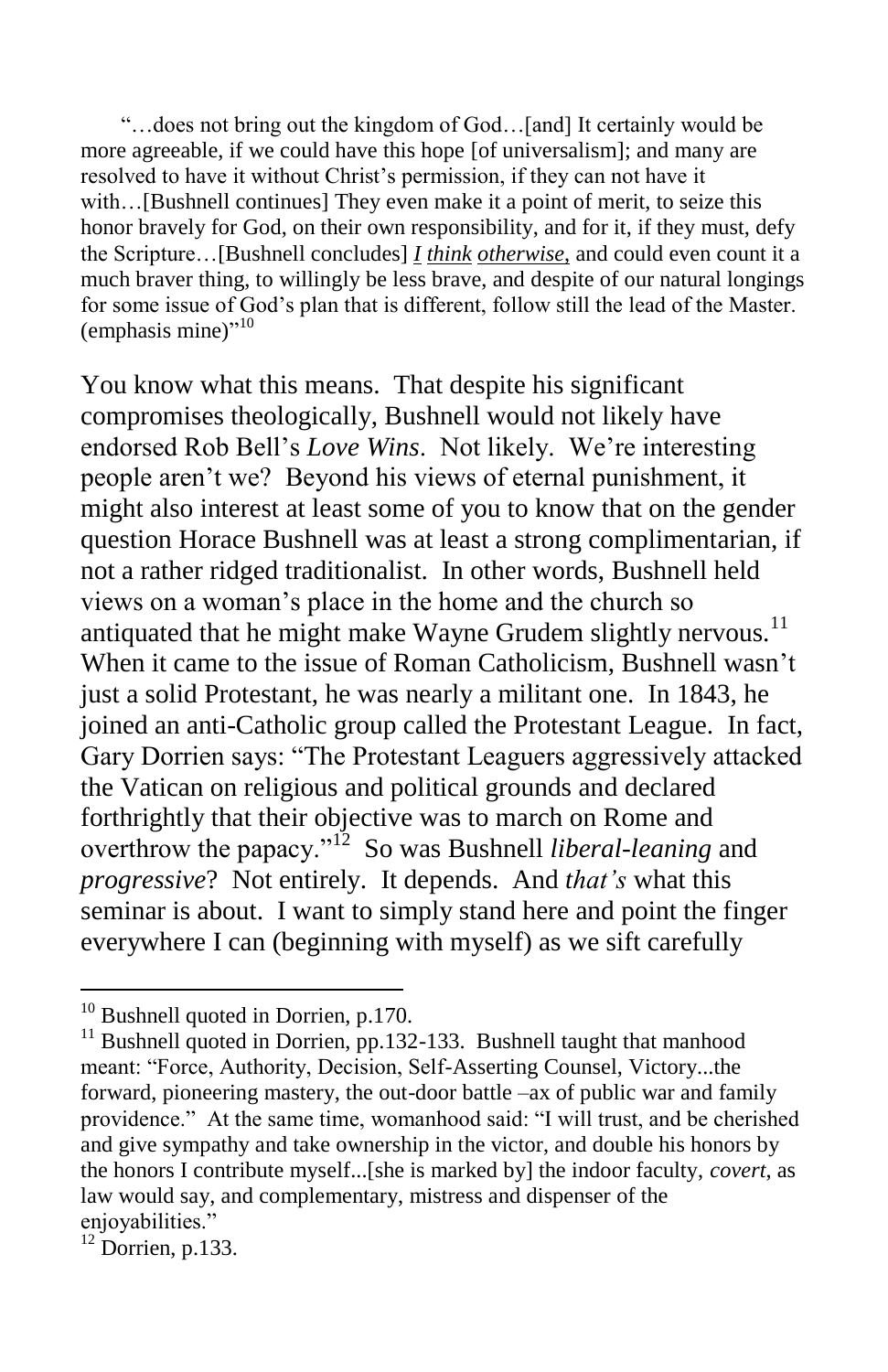through these issues. We are contradictory, incongruous, paradoxical people. I am a We all are. So was Bushnell. Let's move on to another biographical sketch. This man possibly even more important to the shaping of liberal theology than Bushnell because he was a popularizer of theological liberalism. His name was Henry Ward Beecher.

# **2. Henry Ward Beecher (1813-1887)**

Henry Ward Beecher was born in Litchfield, Connecticut. Same town as Horace Bushnell (though Bushnell was 11 years older – Beecher was born in 1813). Beecher died in Brooklyn, New York in 1887 at the age of 73. His biographer called him "The Most Famous Man in America"<sup>13</sup> Though that smells a little like hyperbole to me, it is certainly true that he was the most famous *preacher* in America during his day. He was the son of Lyman Beecher, himself a prominent pastor. His sister was Harriet Beecher Stowe, author of *Uncle Tom's Cabin*, the celebrated abolitionist novel. Beecher was not a scholar. He was a popularizer, he was a pastor, and he was preacher. He *was* profoundly influenced by Horace Bushnell. Though not in any way approaching the size and scope of Bushnell as a theologian, Beecher began with many of Bushnell's more progressive instincts, pushed them further to the left, and then made them available to lots of people. The nature of his faith and the pulpit ministry he conducted owed much to his understanding God's love in the gospel. Listen to Beecher describe his understanding of God's disposition in love toward sinners. This is a way of understanding God that quite literally diffused itself through all of his preaching. Beecher writes:

 "It pleased God to reveal to my wandering soul the idea that it was his nature to love a man in his sins for the sake of helping him out of them; that he did not do it out of compliment to Christ…or to a plan of salvation…that he was a Being not made mad by sin, but sorry; that he was not furious with wrath toward

<sup>&</sup>lt;sup>13</sup> [http://en.wikipedia.org/wiki/Henry\\_Ward\\_Beecher](http://en.wikipedia.org/wiki/Henry_Ward_Beecher) . Accessed 11-05-13 @ 6:38pm.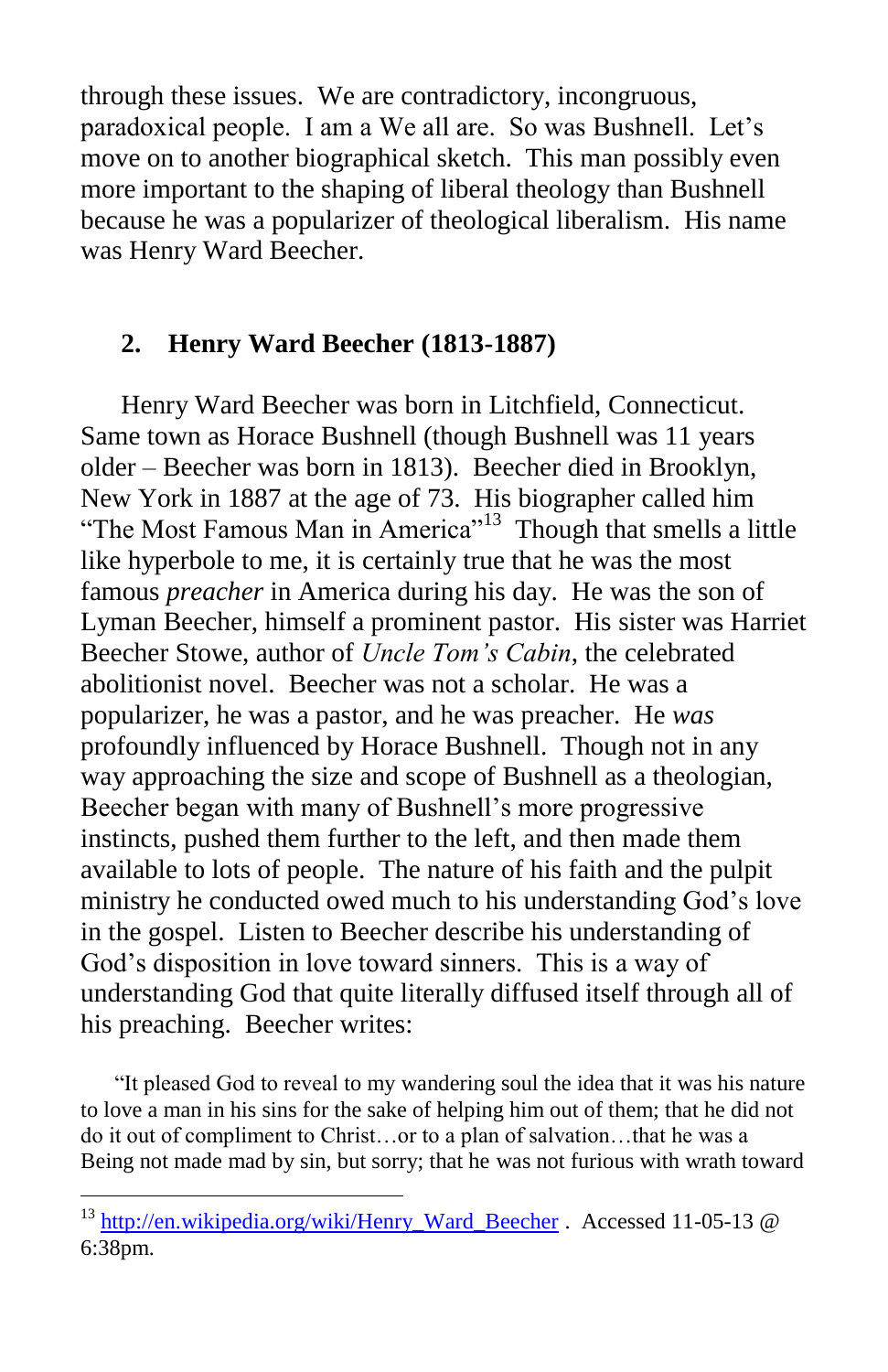the sinner, but pitied him – in short that he felt toward me as my mother felt toward me, to whose eyes my wrong-doing brought tears, who never pressed me so close as when I had done wrong…And when I found that Jesus Christ had such a disposition...I felt that I had found a God."<sup>14</sup>

Beecher had not only found "a God" but in the Plymouth Congregational Church of Brooklyn, New York he had also found an audience.

 Beecher pastored the Plymouth Church for 40 years while all the time committing to an increasingly full schedule due to outside speaking invitations. He was (in the words of David Larsen): "admittedly the P.T. Barnum of the pulpit…[Larsen observes] that it was hard for him to be serious…edification gave way to entertainment…Beecher began preparing his morning sermon an hour before the service...He preached virtually extemporaneously with much ad-libbing."<sup>15</sup> He wouldn't use a pulpit, he preferred the sanctuary to be known as an auditorium. And it was a mighty auditorium – it could accommodate upwards of 2500 souls who would come to hear Beecher every week.

 The theology that he expounded was a perfect fit for the postcivil war, coming of industrial age America. It was a far cry from the theology his father Lyman Beecher wanted for him. Henry Ward Beecher preached the power of positive thinking a century before the phrase was coined. His sermons were filled with lurid depictions of vice and the resplendent colors of good works. He would say things like: "Every charitable act is a stepping stone toward heaven."<sup>16</sup> And "God pardons like a mother who kisses the offense into everlasting forgiveness."<sup>17</sup> He was a wordsmith, it's just that Bible didn't provide his fund of language. He said in 1885 (two years before his death):

<sup>&</sup>lt;sup>14</sup> Beecher quoted in Dorrien, p.185.

<sup>15</sup> David L. Larsen, *The Company of the Preachers: A History of Biblical Preaching from the Old Testament to the Modern Era*. Kregel Publications: Grand Rapids, MI. 1998. pp.531-532.

<sup>&</sup>lt;sup>16</sup> [http://www.brainyquote.com/quotes/authors/h/henry\\_ward\\_beecher.html](http://www.brainyquote.com/quotes/authors/h/henry_ward_beecher.html) . Accessed 11-05-13 @ 10:13pm.

<sup>&</sup>lt;sup>17</sup> http://www.brainyquote.com/quotes/authors/h/henry\_ward\_beecher\_4.html [Accessed 11-05-13](http://www.brainyquote.com/quotes/authors/h/henry_ward_beecher_4.html%20Accessed%2011-05-13) @ 10:17pm.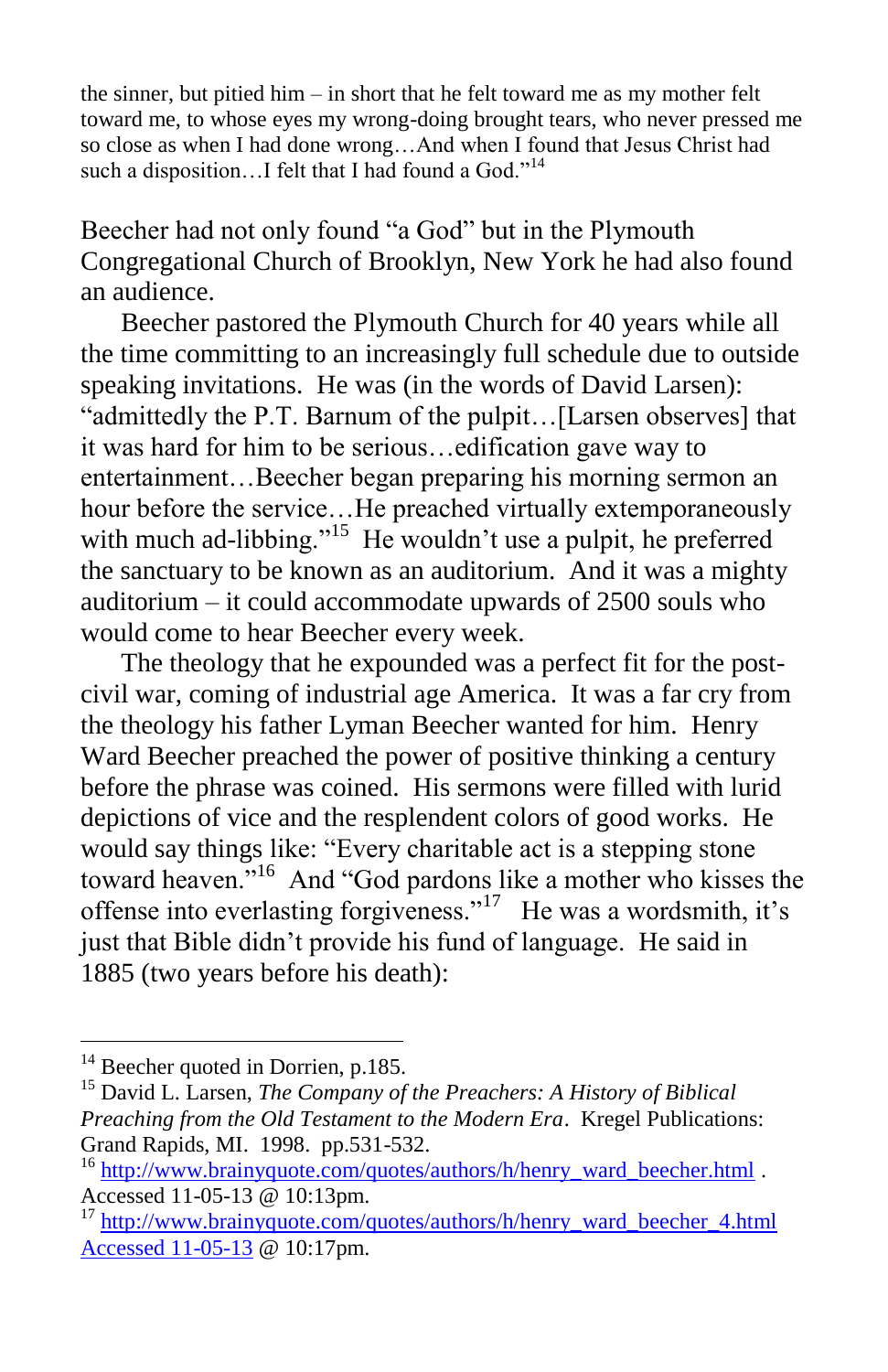"I believe that there is rising upon the world, to shine out in wonderful effulgence, a view of God…a better understanding of the nature of God…The frowning God, the partial God, the Fate-God, men would fain let die; [but] the Father-God, watching caring, bearing burdens...this nobler view of God... [is the God Beecher would preachl".<sup>18</sup>

Perhaps unsurprisingly, Beecher was *the* first public mainline preacher to embrace and give a ringing endorsement to Charles Darwin's 1859 *Origin of Species*. Published during his pastorate at the Plymouth Congregational Church, Beecher's push of Darwinian evolution lent untold credibility to the fledgling theory in America. Interestingly Horace Bushnell also lived through the publication of Darwin's theory and he stood resolutely opposed to it until his dying day. Bushnell knew how to draw lines that Beecher routinely crossed.

 Beecher's *methods* and *message* were clearly liberal in the sense that we understand that term today. Sadly, too, it seems we must include in this assessment his *morals*. From the earliest days of his ministry, Beecher was not (in the words of the Apostle Paul of 1 Timothy 3:2): "above reproach". Though he married Eunice Bullard in 1837, their marriage was never a strong one. Reports of adulterous relationships plagued him from the beginning. One historian comments that it was commonly held that: "Beecher preaches to seven or eight of his mistresses every Sunday."<sup>19</sup> The greatest accusation along these lines against Beecher came the form of the "Beecher-Tilton Scandal" (where Elizabeth Tilton – wife of Beecher's friend Theodore – confessed to her husband an affair with Beecher). One author I read compared the story to a  $19<sup>th</sup>$  century version of the O.J. Simpson trial. It was a media circus. The trial began in January of 1875 and concluded in July of that year – Beecher was exonerated of all charges. He kept his pastorate, and his marriage, though perhaps not his good name.

 For all of Beecher's strengths, one area that was not a strong suit (as we've said) was scholarship. In fact, it is fascinating to realize that through the majority of the  $19<sup>th</sup>$  century, American

 $18$  Beecher quoted in Dorrien, pp. 251-252.

<sup>&</sup>lt;sup>19</sup> [http://en.wikipedia.org/wiki/Henry\\_Ward\\_Beecher](http://en.wikipedia.org/wiki/Henry_Ward_Beecher) . Accessed 11-05-13 @ 10:40pm.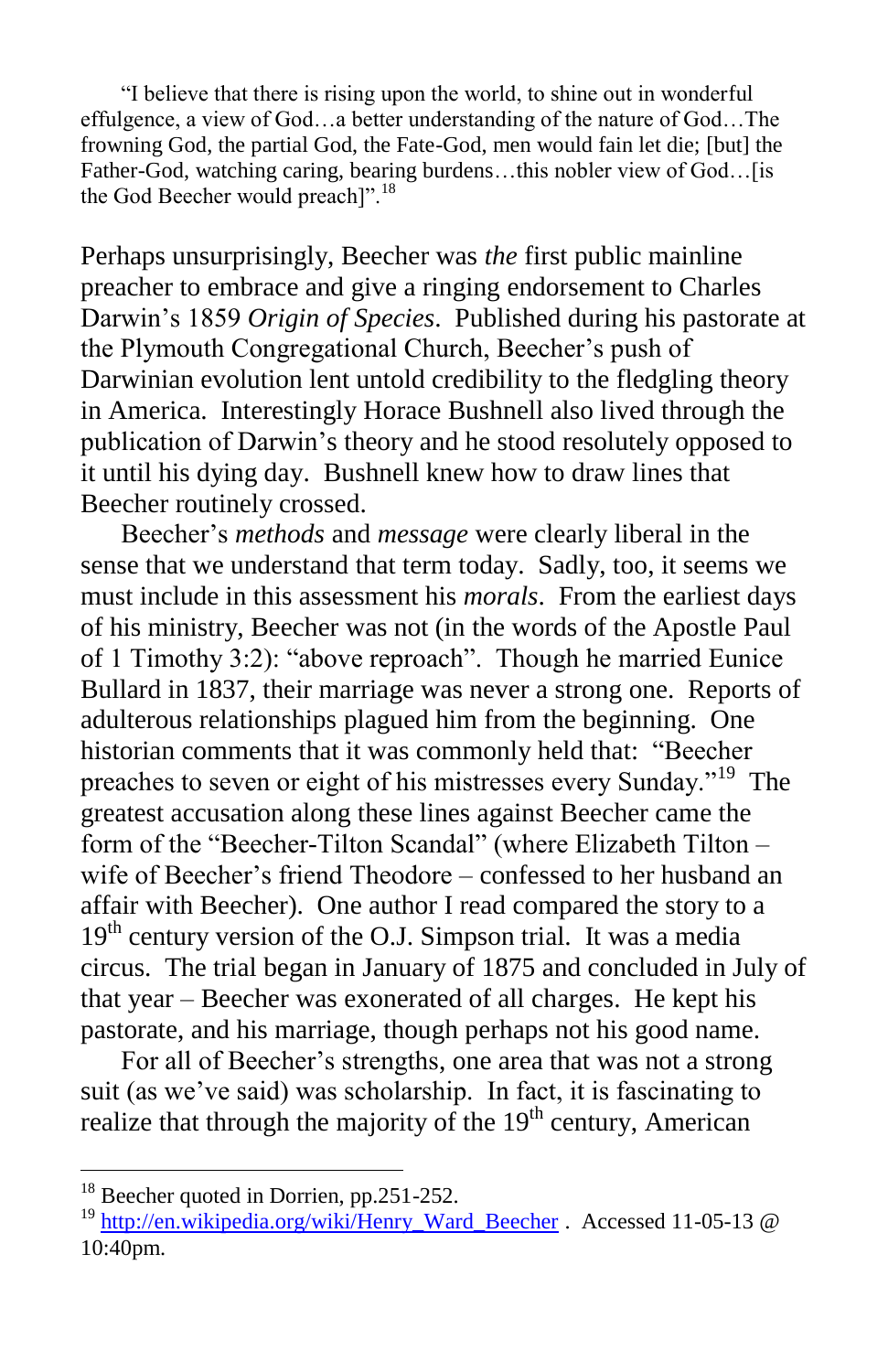theological liberalism was still not the dominant view within mainline Protestantism. In order for that to happen, an academic movement needed to be put into place that would train ministers in their various denominations with progressive thought. What is amazing to see is how through the liberal capture of established schools and the establishment of new schools captured by liberalism, between 1865 and 1895, liberal theology become the majority view with Protestantism. And it's to this final topic that we'll turn this evening.

### **3. The Rise of the Liberal Academy (1865-1895)**

 Gary Dorrien fascinatingly observes that: "The country that made Beecher a national icon was ready for a liberal theology movement, but mainline American Christianity had no liberal theologians in  $1876.^{20}$  That is a stunning statement, and conditions were soon to change. There are a handful of names and a handful of schools in the  $19<sup>th</sup>$  century that are going to be incredibly crucial to the rise and success of modernism in the  $20<sup>th</sup>$ century. Theodore Munger, Washington Gladden, and Newman Smyth were pastor-theologians and movement leaders. Charles Briggs was a Presbyterian Old Testament scholar at Union Theological Seminary in New York and Borden Parker Bowne was the Methodist theologian of Boston University. The deepest irony in the development of this academic movement is that between Munger, Gladden, Smyth, Briggs, and Bowne, all of them (with the exception of Briggs) flirted with theological heresy their entire careers – and yet it was Briggs who was eventually tried and found guilty of heresy<sup>21</sup> in 1891 by the Presbyterian Church U.S.A.

 $20$  Dorrien, p.279.

<sup>&</sup>lt;sup>21</sup> The word "heresy" was originally quite neutral. It was a Greek word that simply meant "an act of choice". Eventually, a "heresy" became a synonym for a religious "party" or a "sect". In time, it began to take on the negative connotations it carries today. When Peter uses the word "heresy" in 2 Peter 2:1, he couples it with the word "destructive" in order to bring out the meaning he intends. There's a difference, then, between destructive heresy and bad theology. Bad theology hurts people. Destructive heresy kills people. Bad theology is an unfortunate error. Destructive heresy is a lethal error. The heresy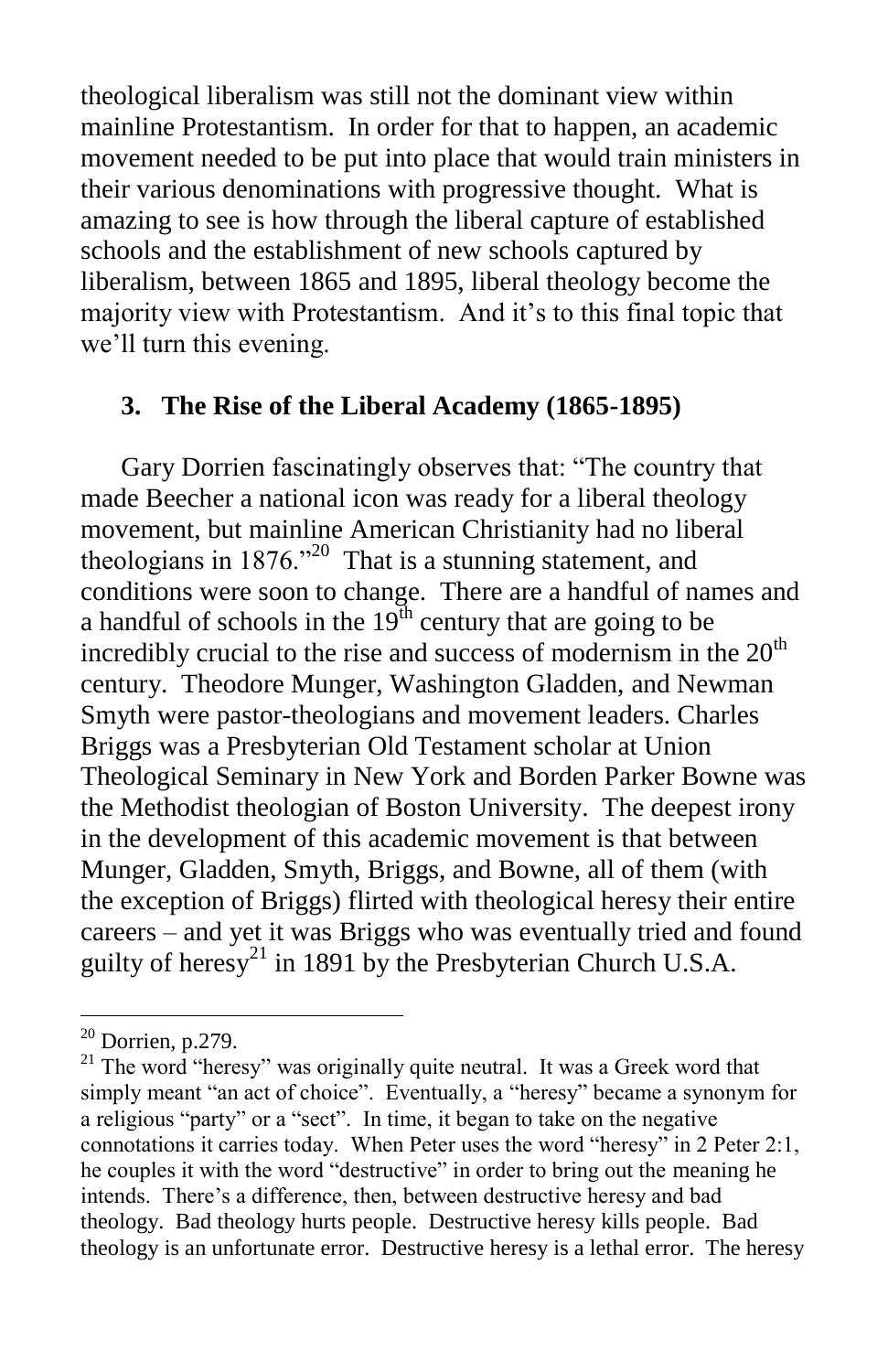As you read the histories (particularly the ones written by conservatives) the only name you typically hear of these five men is that of Charles Briggs – branded a heretic. But the more I learn of this man, the slower I am to draw that conclusion. Nevertheless, Briggs becomes the casualty of the early liberal academy. He was born in New York City in 1841. He was converted at the age of 17 during the Great Prayer Meeting Revival of 1858. His family encouraged him to join the Presbyterians because of their stalwart track record and resistance of theological liberalism. In a move that surprised his family, he chose the progressive Union Theological Seminary in New York over the orthodox stronghold of Princeton Theological Seminary in New Jersey. Like many young scholars of his day, he traveled to Germany for his doctoral work. In Berlin he was exposed to radical theological liberalism and it's clear that it affected him in powerful ways. He said of his experience in Germany: "I cannot doubt that I have been blessed with a new divine light...I feel a different man from what I was five months ago. The Bible is lit up with a new light."<sup>22</sup> And yet despite these developments, he returned to America to take his first pastorate at the First Presbyterian Church of Roselle, New Jersey. And this is what he said at the outset of his ministry:

 "What the Church needs today is the strong meat, the good, old, strong Calvinistic, Augustinian, and Pauline doctrines reiterated in all their sublimity and power…It is a mark of our degeneracy…that these grand old doctrines of the Reformation expressed in our Catechism are not brought out in as much force and prominence as heretofore."<sup>23</sup>

He was not a liberal. He didn't like term. He sneered at it. And yet, because of his affinities for higher biblical criticism (birthed in his Germany experience) he couldn't see his way to an honest affirmation of the doctrine of biblical inerrancy. But he was a man of deep integrity. And of broad friendships and working

Peter references in 2 Peter 2:1 is "denying the Master who bought them." It is well to consider how badly Charles Briggs was wronged when charged with heresy for his views on inerrancy. Denial of inerrancy is bad theology, even seriously bad theology – but it's not destructive heresy.

 $22$  Briggs quoted in Dorrien, p.341.

 $23$  Briggs quoted in Dorrien, p.343.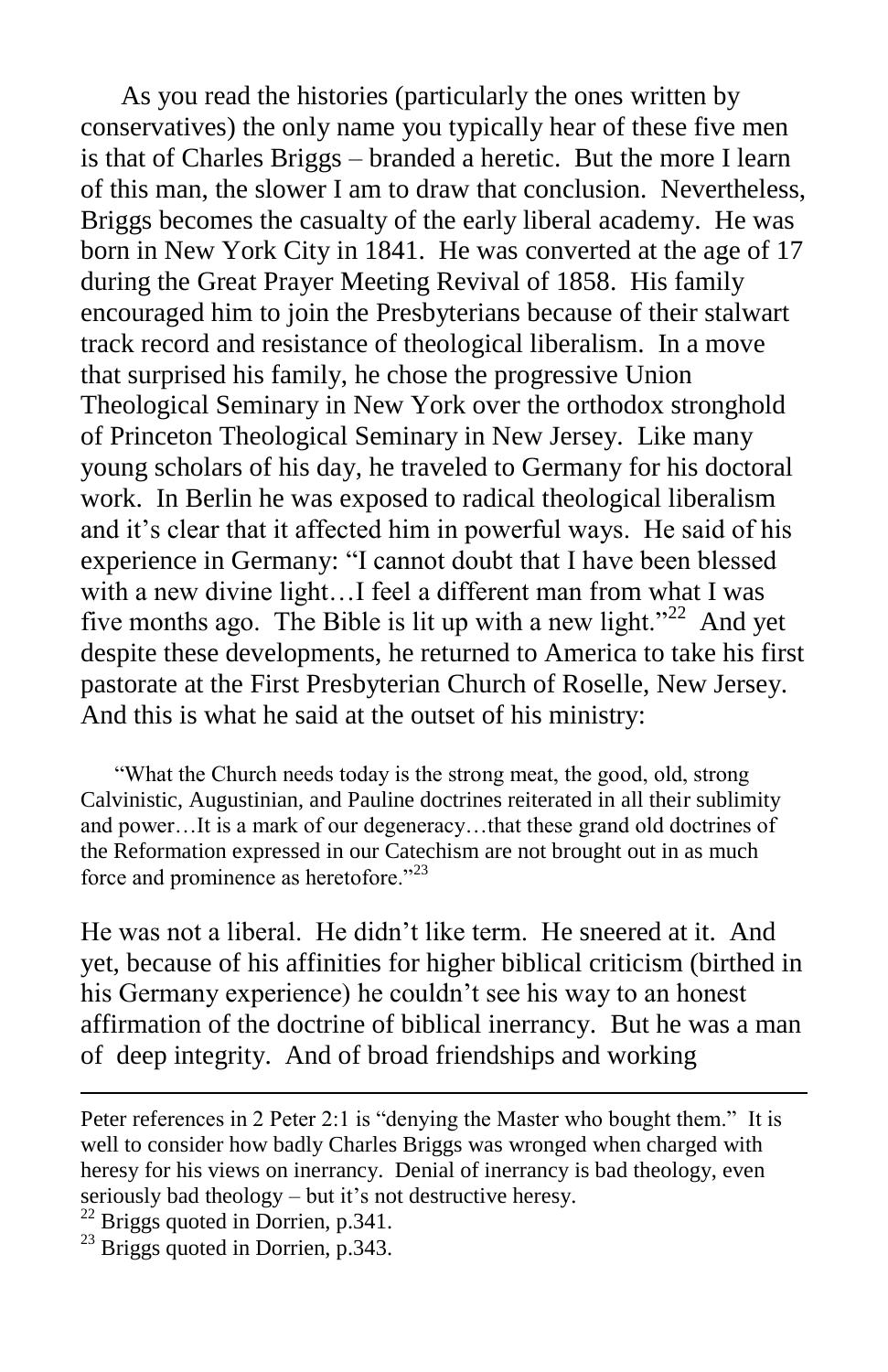relationships. Over the years, he collaborated with old Princeton's A.A. Hodge and B.B. Warfield on the editorship of a theological journal known as the *Presbyterian Review.* This was not an enterprise without its hiccups, but Briggs was determined to make it work. Eventually the partnership became strained over the doctrinal matter of biblical inerrancy.

 Briggs would not affirm inerrancy and was not shy about explaining why. He said: "*Verbal*…*plenary* Inspiration… imperil[s] the doctrine of Inspiration itself by bringing it into conflict with a vast array of objections along the whole line of Scripture and History…[He also said] What an awful doctrine to teach in our days when Biblical criticism has the field!"<sup>24</sup> He was so convinced of higher biblical criticism that he really failed to appreciate (or maybe he didn't care) how statements such as these would go down with the likes of Hodge, Warfield, the Princeton School, and the Presbyterian Church U.S.A. He was reckless (at times) in the way he disparaged inerrancy. Briggs said that the doctrine brought "peril to precious souls... [He went further saying] No more dangerous doctrine has ever come from the pen of men…[he said that inerrancy was] a ghost of modern evangelicalism to frighten children…[Briggs claimed] It has cost the Church the loss of thousands [I don't know if that's dollars or people – probably both, he said] It will cost us ten thousand and hundreds of thousands unless the true Westminster doctrine is speedily put in its place."<sup>25</sup> Do you hear him? He's not interested in doctrinal novelty. He wanted what he took to be the traditional Westminster Confession of Faith (which he felt at any rate did not teach inerrancy). Now whether Briggs was right on that score is highly contestable. In fact, if you read the careful work of John Woodbridge in his 1982 work *Biblical Authority*, you find that Briggs was writing a historical theological check that he simply could not cash.<sup>26</sup> Now the Presbyterians knew it. And they accused him of heresy.

 $^{24}$  Briggs quoted in Dorrien, pp. 348, 354.

 $^{25}$  Briggs quoted in Dorrien, p.354.

<sup>26</sup> John D. Woodbridge, *Biblical Authority: A Critique of the Rogers / McKim Proposal*. Zondervan Publishing House: Grand Rapids, MI. 1982. pp.102-118.